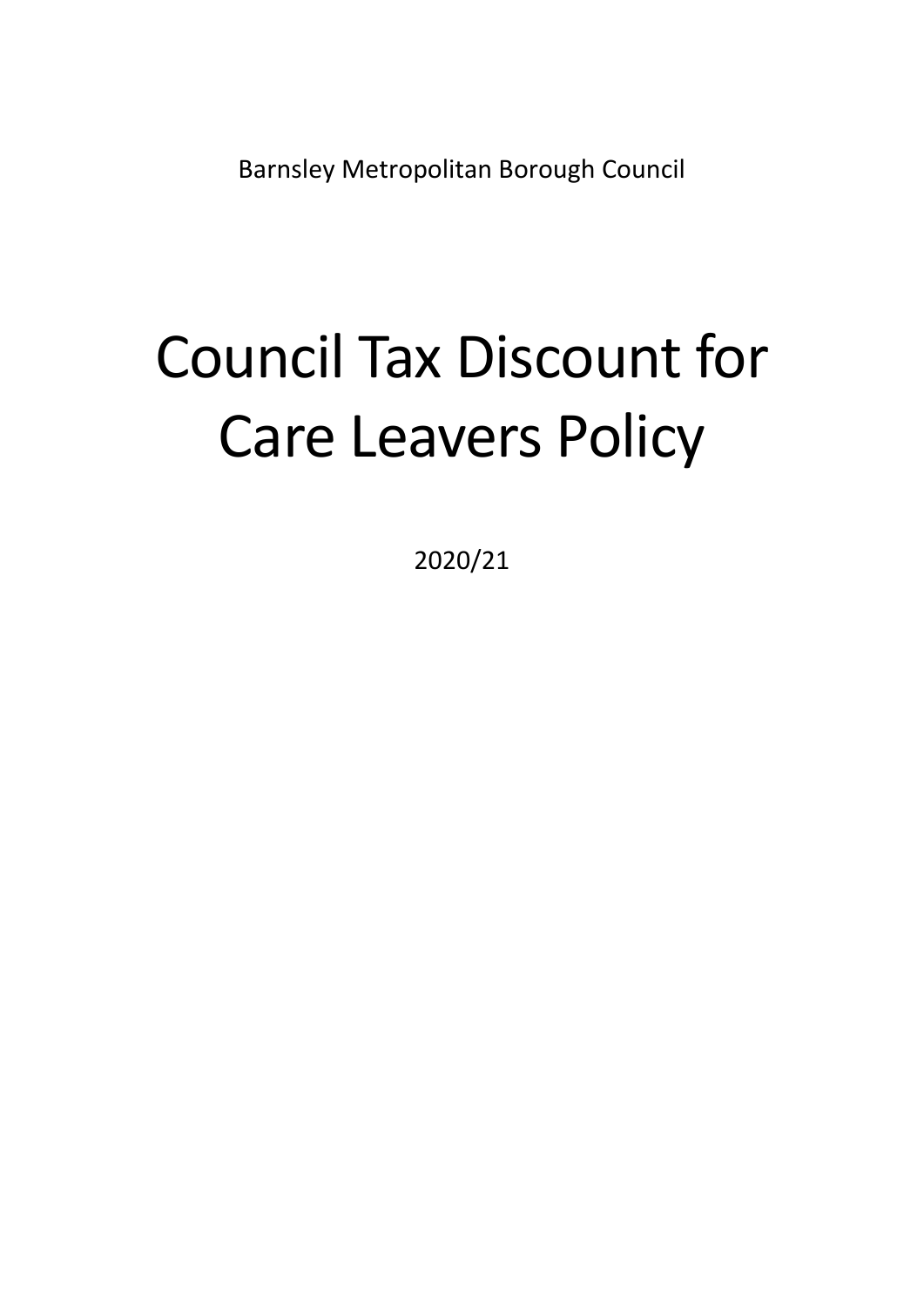#### **Council Tax Discount for Care Leavers Policy**

### 1. Introduction and Scope

The Council has determined that it will provide 100% discount from the payment of Council Tax to Barnsley care leavers (aged 18 to 25) who live inside and outside of Barnsley.

The Council has the discretion to reduce council tax liability for individuals or prescribed groups under 13A of the Local Government Finance Act 1992.

The Council has determined that it will exercise its discretionary powers to support care leavers by offering council tax discount of up to 100% to Barnsley care leavers.

Providing this support will help care leavers manage the social and financial transition from local authority care to independent living.

### 2. Qualifying Criteria

For the purposes of this report a care leaver is defined as a person who must have been in care for a period of at least 13 weeks (or periods amounting to 13 weeks) which began after age 14 and included some time after their  $16<sup>th</sup>$  birthday.

Councils must plan for looked after children so that they have the support they need as they make their transition to the responsibilities of adulthood. The 100% discount from council tax liability for care leavers will apply until the age of 25.

### 3. Discount Scheme

The council tax discount will take effect from 1<sup>st</sup> April 2018. Care leavers who become liable for council tax after this date will be granted the exemption from the date of occupation.

For anyone already living independently prior to 1<sup>st</sup> April 2018 but not yet 25, the discount will be applied from  $1<sup>st</sup>$  April 2018 up to their  $25<sup>th</sup>$  birthday or until they cease to be liable for council tax

The level of discount applied will be 100% of any council tax liability after any entitlements to any national reliefs, exemptions or other discounts (including single person discount) have been calculated and awarded

If subsequent to an award, the care leaver 's liability for council tax reduces for example if the care leaver becomes entitled to a single persons discount, the care leaver exemption will be amended to ensure the award does not exceed the care leavers council tax liability

Where awarded the discount will remain in force until the care leaver reaches the age of 25 or ceases to become responsible for council tax, whichever date occurs first. In these circumstances the annual bill is apportioned.